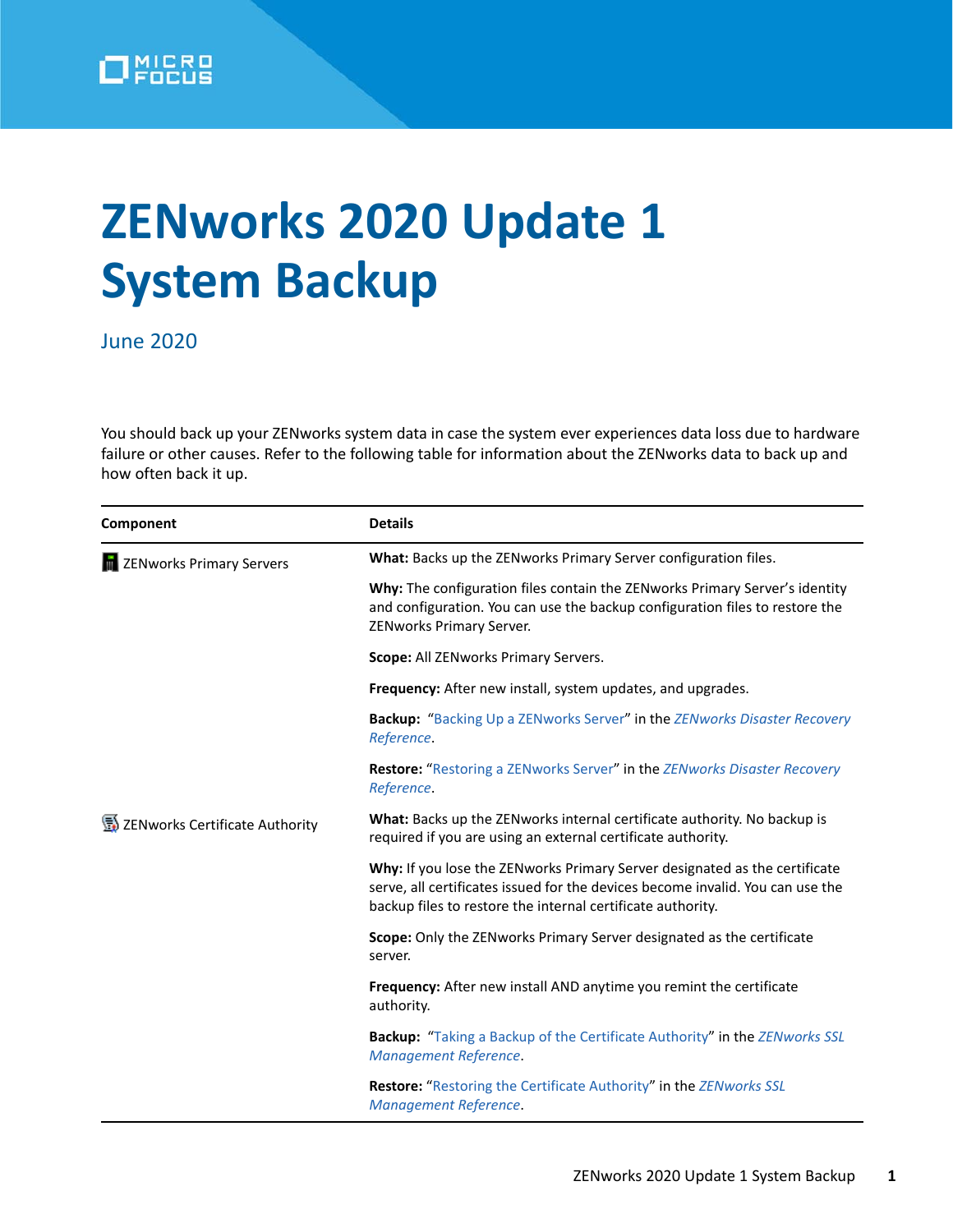| Component                          | <b>Details</b>                                                                                                                                                                                                                                                                                                                                               |
|------------------------------------|--------------------------------------------------------------------------------------------------------------------------------------------------------------------------------------------------------------------------------------------------------------------------------------------------------------------------------------------------------------|
| <b>El ZENworks Databases</b>       | What: Backs up the ZENworks database and the ZENworks Audit database.                                                                                                                                                                                                                                                                                        |
|                                    | Why: The ZENworks database contains all system data (for example, device,<br>bundle, and policy information) and the ZENworks Audit database contains<br>all audited event data. If the database server hardware fails, the database<br>becomes corrupted, or you need to upgrade to new server hardware, you can<br>use the backup to restore the database. |
|                                    | Scope: Both the ZENworks database and the ZENworks Audit database. Each<br>database needs to be backed up separately.                                                                                                                                                                                                                                        |
|                                    | Frequency: Daily full backups (database and transaction logs) is<br>recommended because restoring from a full backup is much easier than<br>restoring from incremental backups. However, the frequency depends on<br>such factors as your available storage space and tolerance for lost data.                                                               |
|                                    | PostgreSQL Backup: See ZENworks Configuration Management - Best<br><b>Practices Guide.</b>                                                                                                                                                                                                                                                                   |
|                                    | PostgreSQL Restore: Refer to your PostgreSQL documentation for restore<br>procedures.                                                                                                                                                                                                                                                                        |
|                                    | Microsoft SQL Backup: "Backing Up Microsoft SQL Databases" in the<br><b>ZENworks Configuration Management - Best Practices Guide.</b>                                                                                                                                                                                                                        |
|                                    | Microsoft SQL Restore: Refer to your Microsoft SQL documentation for<br>restore procedures.                                                                                                                                                                                                                                                                  |
|                                    | <b>Oracle Backup:</b> "Backup" in the ZENworks Configuration Management - Best<br>Practices Guide.                                                                                                                                                                                                                                                           |
|                                    | Oracle Restore: Refer to your Oracle documentation for restore procedures.                                                                                                                                                                                                                                                                                   |
| <b>ZENworks Content Repository</b> | What: Backs up the content repository.                                                                                                                                                                                                                                                                                                                       |
|                                    | Why: The content repository stores all bundle, policy, patch management,<br>images, and system update content.                                                                                                                                                                                                                                               |
|                                    | Scope: Each ZENworks Primary Server and Satellite Server contains a content<br>repository. If all content is replicated among all servers, you only need to back<br>up one server's content repository. If you have content repositories that<br>contain different content, you should back up each repository.                                              |
|                                    | Frequency: The content repository should be backed up each time you back<br>up the ZENworks database. This keeps the content, which is referenced in the<br>database, in sync with the database.                                                                                                                                                             |
|                                    | Backup: You can use any tool to back up the content repository. On a<br>Windows server, the default content repository is<br>installation_path\zenworks\work\content-repo. On a Linux<br>server, the default content repository is /var/opt/novell/zenworks/<br>content-repo/.                                                                               |
|                                    | Restore: Stop the ZENworks Primary Server or Satellite Server services and<br>then copy the backed up content files to the content repository. Restart the<br>services.                                                                                                                                                                                      |